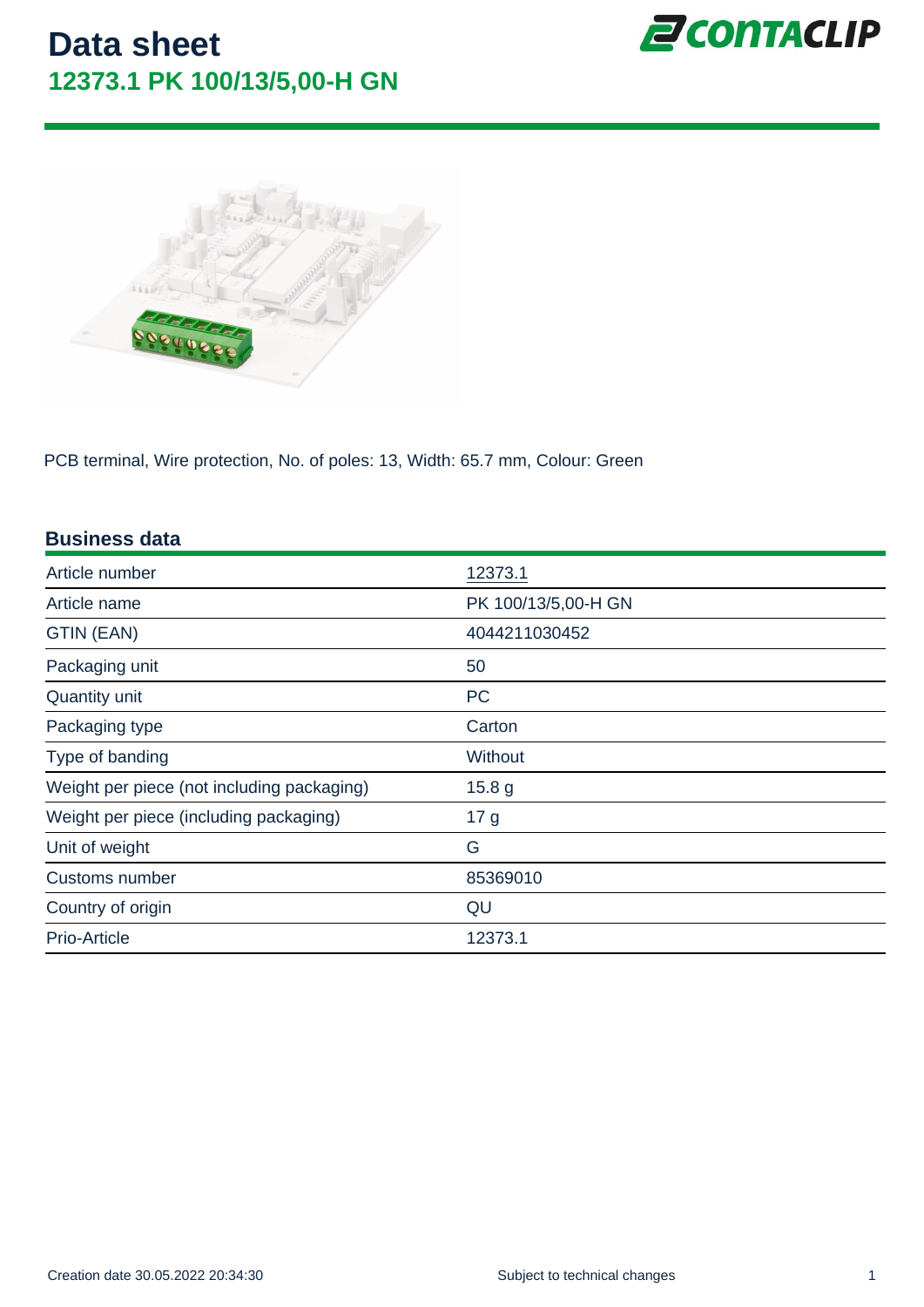

#### **Technical data**

| <b>Dimensions</b>          |                       |  |
|----------------------------|-----------------------|--|
| Length                     | 12.5 mm               |  |
| Length of the pin          | 3.8 mm                |  |
| Width                      | 65.7 mm               |  |
| Width left                 | 3.2 mm                |  |
| Width right                | $2.5$ mm              |  |
| Height                     | 9 <sub>mm</sub>       |  |
| Drill hole diameter        | $1.3 \text{ mm}$      |  |
| Diameter of connecting pin | $1 \, \text{mm}$      |  |
| Pitch                      | 5 mm                  |  |
| <b>Ratings</b>             |                       |  |
| Rated voltage              | 250 V                 |  |
| Rated current              | 24 A                  |  |
| Rated cross-section        | $2.5$ mm <sup>2</sup> |  |
| Rated impulse voltage      | $2$ kV                |  |
| Overvoltage category       | Ш                     |  |
| Contamination degree       | 3                     |  |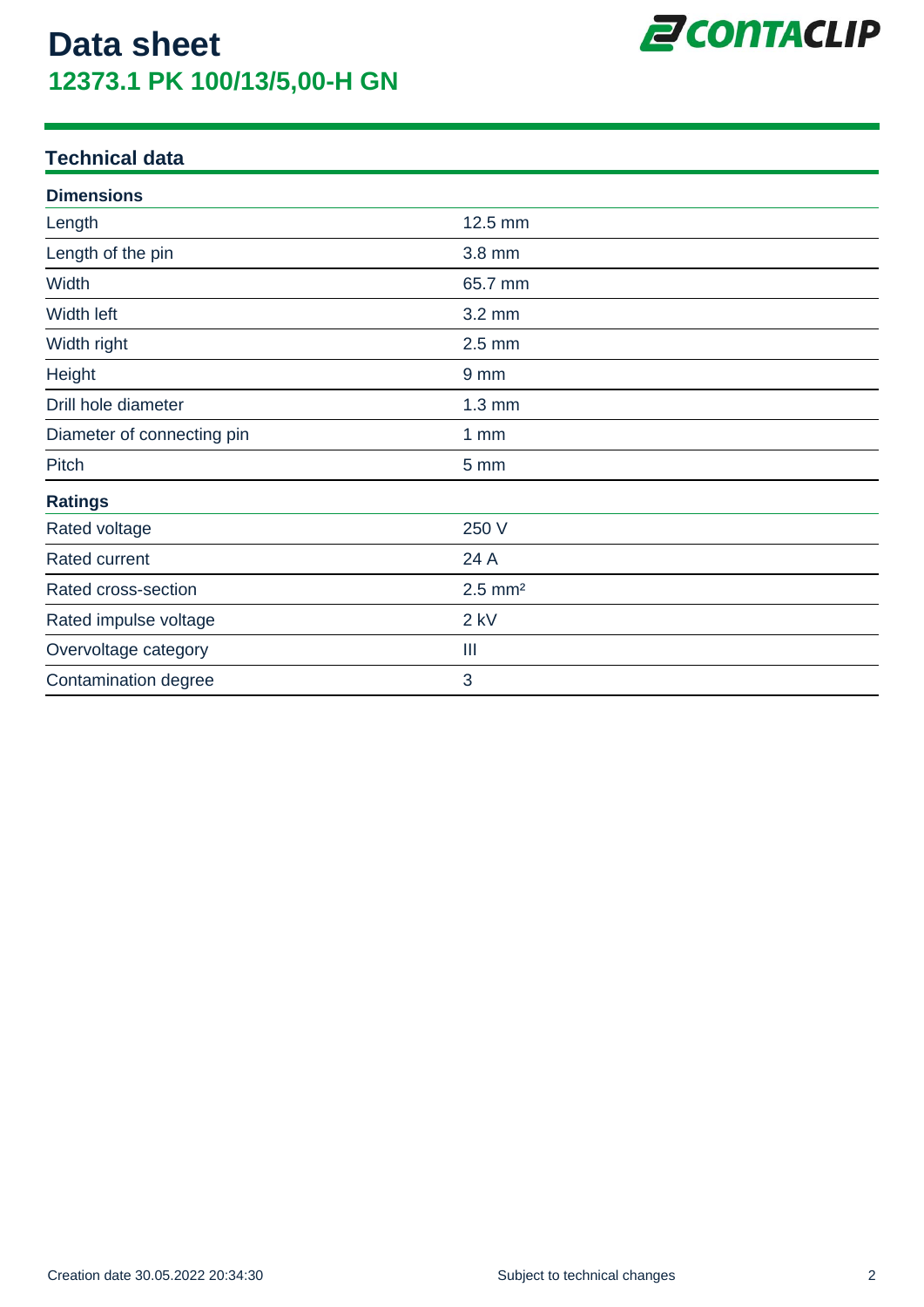

#### **Technical data**

| <b>Connection data</b>                                   |                          |  |
|----------------------------------------------------------|--------------------------|--|
| Connection principle                                     | Wire protection          |  |
| Connection type of PCB                                   | Solder connection        |  |
| Type of attachment to circuit board                      | Connecting contact       |  |
| Angle of PCB/wire connection                             | 90° (vertically upwards) |  |
| No. of poles                                             | 13                       |  |
| Number of levels                                         | 1                        |  |
| Wire cross-section single-core (rigid) / stranded, min.  | $0.2$ mm <sup>2</sup>    |  |
| Wire cross-section single core (rigid)/stranded, max.    | $2.5$ mm <sup>2</sup>    |  |
| Wire cross-section stranded, min.                        | $0.2$ mm <sup>2</sup>    |  |
| Wire cross-section stranded, max.                        | $2.5$ mm <sup>2</sup>    |  |
| Wire cross-section stranded with wire-end ferrules, min. | $0.2$ mm <sup>2</sup>    |  |
| Wire cross-section stranded with wire-end ferrules, max. | $2.5$ mm <sup>2</sup>    |  |
| Wire cross-section AWG, min.                             | 22                       |  |
| Wire cross-section AWG, max.                             | 12                       |  |
| Stripping length                                         | 6 mm                     |  |
| Screw threading                                          | M <sub>3</sub>           |  |
| Torque                                                   | 0.5 Nm                   |  |
| <b>Materials</b>                                         |                          |  |
| Insulation housing                                       | Polyamide 6.6            |  |
| Flammability class UL 94                                 | $V-0$                    |  |
| Working temperature, min.                                | $-30 °C$                 |  |
| Working temperature, max.                                | 105 °C                   |  |
| Clamping element                                         | <b>Brass</b>             |  |
| <b>Screws</b>                                            | <b>Steel</b>             |  |
| Wire protection                                          | Stainless steel          |  |
| Wire protection                                          | <b>Stainless steel</b>   |  |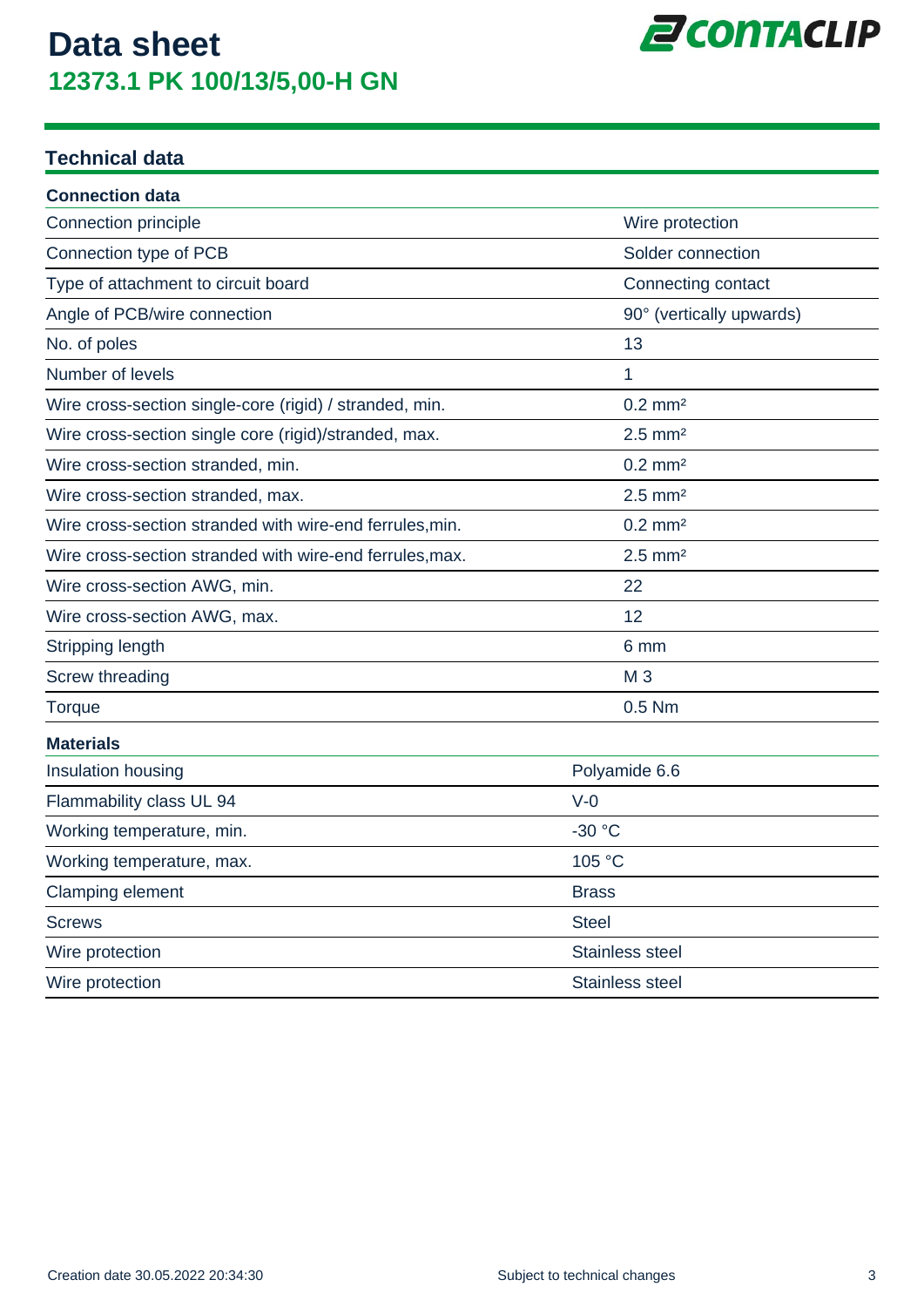

#### **Technical data**

| <b>Further technical data</b>                  |                  |  |
|------------------------------------------------|------------------|--|
| Insulation housing                             | Polyamide 6.6    |  |
| Flammability class UL 94                       | $V-0$            |  |
| Working temperature, min.                      | $-30 °C$         |  |
| Working temperature, max.                      | 105 °C           |  |
| Clamping element                               | <b>Brass</b>     |  |
| <b>Screws</b>                                  | <b>Steel</b>     |  |
| Storage temperature, min.                      | $-40 °C$         |  |
| Storage temperature, max.                      | 105 °C           |  |
| Insulation resistance                          | 1*10^13 Ohm x cm |  |
| Creepage-current resistance                    | <b>CTI 600</b>   |  |
| Glow wire flammability index GWFI              | <b>GWFI 850</b>  |  |
| GWFI after-glow time                           | 30 Sek.          |  |
| Glow wire ignition temperature GWIT            | GWIT 775 °C      |  |
| <b>GWIT</b> exposure time                      | 5 Sek.           |  |
| Connection cycles, in compliance with standard | 5                |  |
| Recommended wave soldering temperature         | 265 °C           |  |
| Recommended wave soldering duration, min.      | 3 Sek.           |  |
| Recommended wave soldering duration, max.      | 4 Sek.           |  |
| <b>Environmental Product Compliance</b>        |                  |  |
| <b>REACH Conform</b>                           | <b>No</b>        |  |
| <b>REACH Reference date</b>                    | 2022-01-17       |  |
| <b>REACH Candidate Substance Note</b>          | <b>No</b>        |  |
| <b>REACH CAS 1 Substance</b>                   | <b>LEAD</b>      |  |
| <b>REACH CAS 1 Percent minimal</b>             | 0.1%             |  |
| <b>REACH CAS 1 Percent maximum</b>             | 4 %              |  |
| <b>REACH CAS 1 Number</b>                      | 7439-92-1        |  |
| <b>RoHS Conform</b>                            | yes              |  |
| RoHS Exception rule                            | 6c               |  |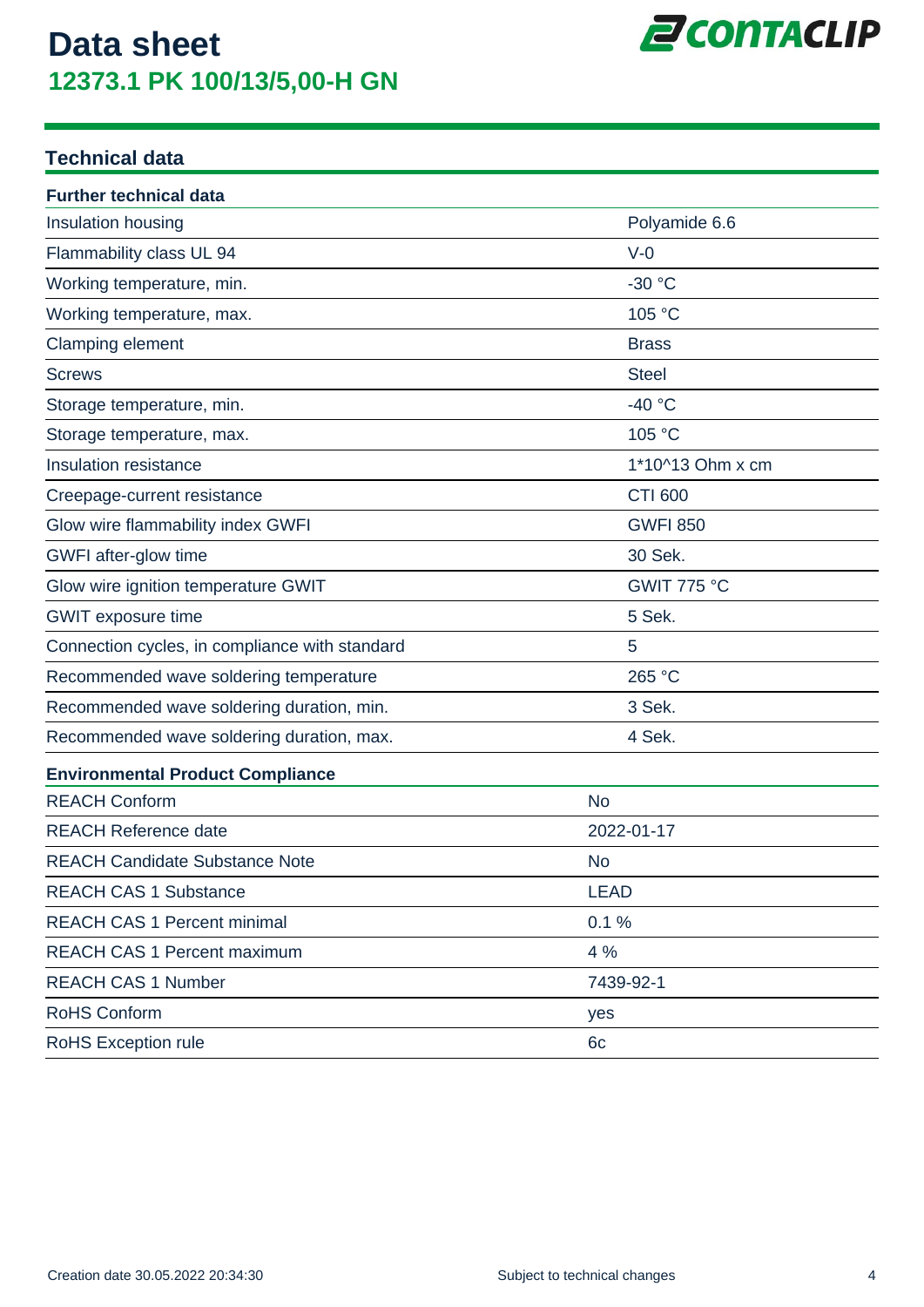

#### **Approvals**

| <b>cUL Recognized</b>                                |                 |
|------------------------------------------------------|-----------------|
| cUL approval                                         | CSA 22.2 No.158 |
| cUL Usegroup B: rated voltage                        | 300 V           |
| cUL Usegroup B: rated current                        | 20 A            |
| cUL Usegroup D: rated voltage                        | 300 V           |
| cUL Usegroup D: rated current                        | 10 A            |
| cUL wire cross-section single-core (rigid) AWG, min. | 22              |
| cUL wire cross-section single-core (rigid) AWG, max. | 12              |
| cUL wire cross-section stranded AWG, min.            | 12              |
| cUL wire cross-section stranded AWG, max.            | 22              |
| cUL torque                                           | 0.4499999881 Nm |
| cUL wire material                                    | Cu              |
| cUL Recognized                                       | 1               |
| <b>UL Recognized</b>                                 |                 |
| UL approval                                          | <b>UL 1059</b>  |
| UL Usegroup B: rated voltage                         | 300 V           |
| UL Usegroup B: rated current                         | 20 A            |
| UL Usegroup D: rated voltage                         | 300 V           |
| UL Usegroup D: rated current                         | 10 A            |
| UL wire cross-section single-core (rigid) AWG, min.  | 22              |
| UL wire cross-section single-core (rigid) AWG, max.  | 12              |
| UL wire cross-section stranded AWG, min.             | 12              |
| UL wire cross-section stranded AWG, max.             | 22              |
| UL torque                                            | 4 Lb In         |
| UL wire material                                     | Cu              |
| UL factory wiring                                    | 1               |
| UL field wiring                                      | 1               |
| <b>UL Recognized</b>                                 | 1               |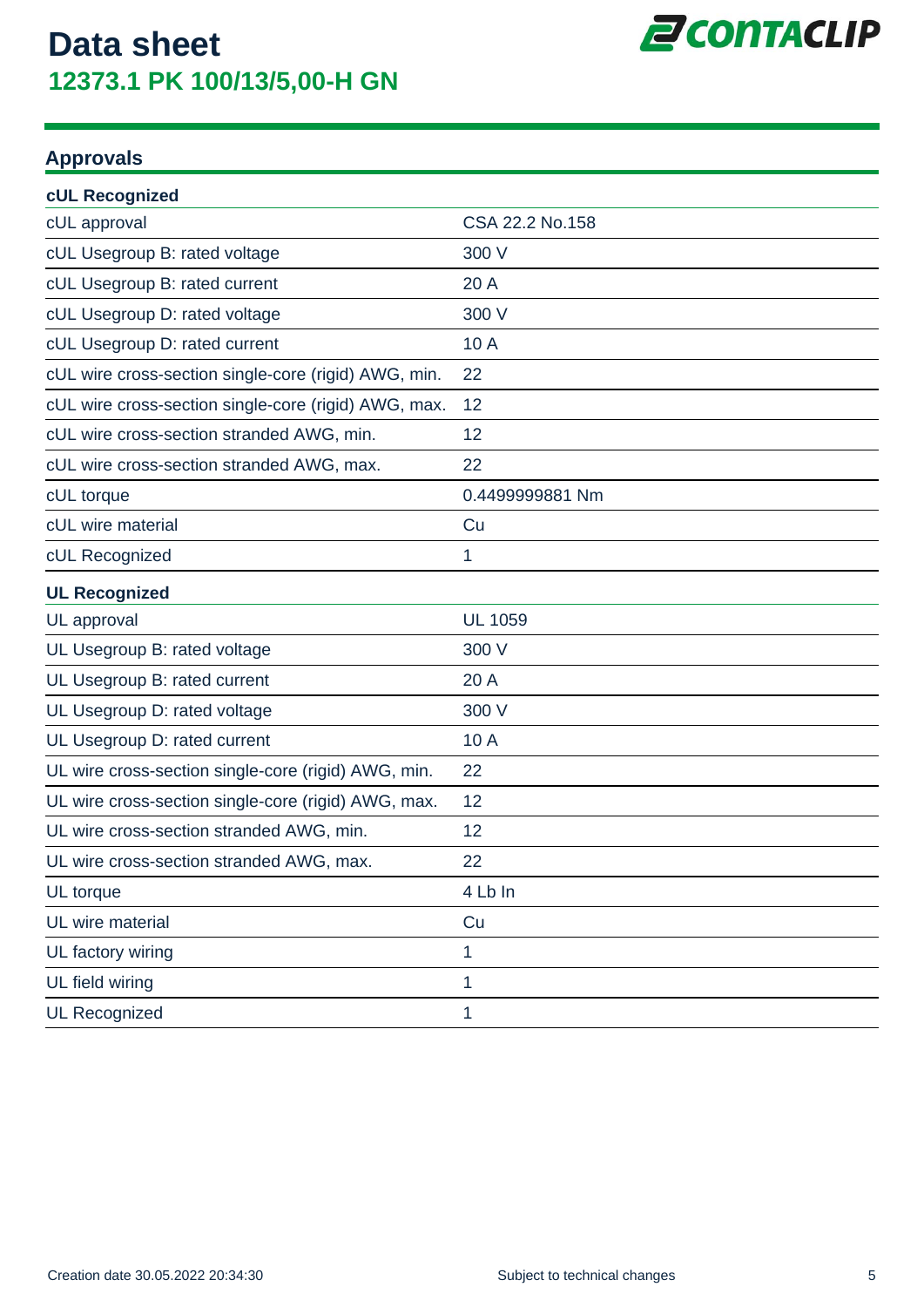

#### **Approvals**

| <b>VDE approval</b>                                 |                       |
|-----------------------------------------------------|-----------------------|
| <b>VDE</b> approval                                 | <b>DIN EN 60998</b>   |
| VDE approval granted                                | yes                   |
| VDE rated voltage                                   | 250 V                 |
| <b>VDE</b> rated current                            | 24 A                  |
| VDE rated current wire cross-section rigid, max.    | 24 A                  |
| VDE rated current wire cross-section stranded, max. | 24 A                  |
| VDE rated impulse voltage                           | $2$ kV                |
| VDE wire cross-section rigid, min.                  | $0.5$ mm <sup>2</sup> |
| VDE wire cross-section rigid, max.                  | $2.5$ mm <sup>2</sup> |
| VDE wire cross-section stranded, min.               | $0.5$ mm <sup>2</sup> |
| VDE wire cross-section stranded, max.               | $2.5$ mm <sup>2</sup> |
| VDE screw threading                                 | M <sub>3</sub>        |
| <b>VDE</b> torque                                   | $0.5$ Nm              |
| VDE overvoltage category                            | Ш                     |
| VDE contamination degree                            | 3                     |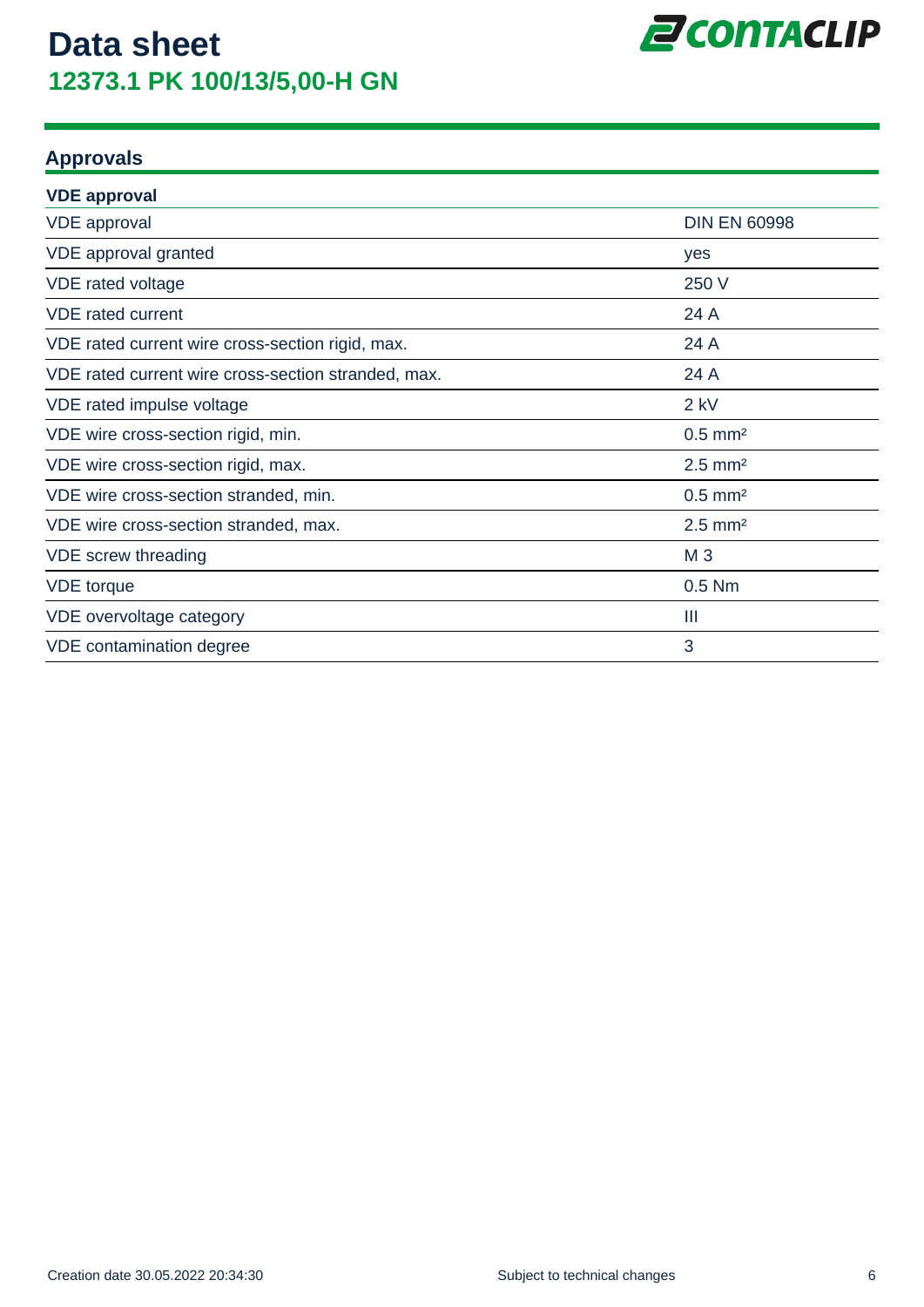**Media**





**Z**CONTACLIP